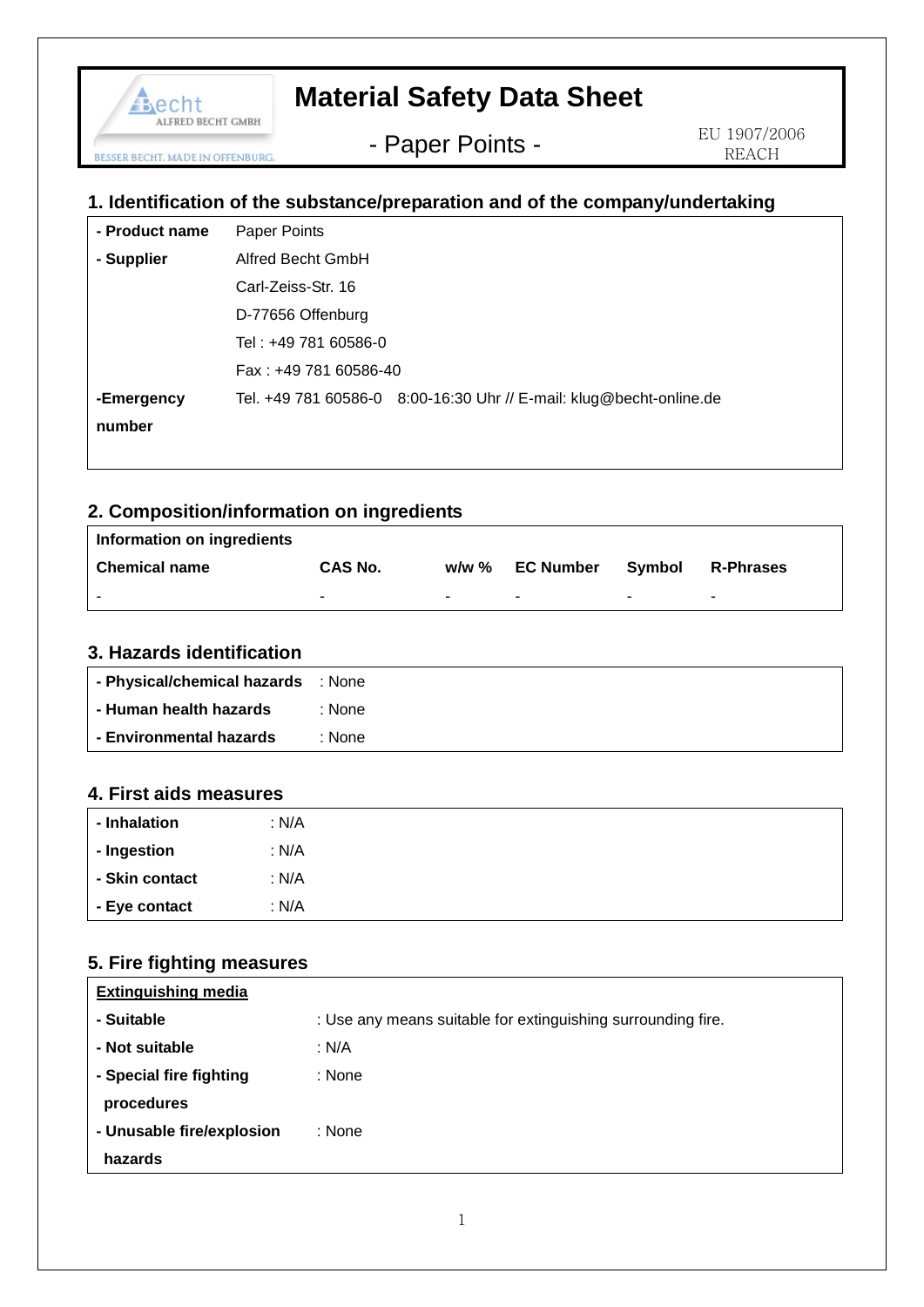| Aecht                                                | <b>Material Safety Data Sheet</b> |                              |
|------------------------------------------------------|-----------------------------------|------------------------------|
| ALFRED BECHT GMBH<br><b>BECHT, MADE IN OFFENBURG</b> | - Paper Points -                  | EU 1907/2006<br><b>REACH</b> |
| - Hazardous thermal                                  | : None                            |                              |
| (de)composition products                             |                                   |                              |
| - Protection of fire fighters                        | : None                            |                              |
| 6. Accidental release measures                       |                                   |                              |
| - Personal precautions                               | : None                            |                              |
| - Environmental precautions                          | : None                            |                              |
| - Methods for cleaning up                            | : N/A                             |                              |

## **7. Handling and storage**

| - Handling | : Keep container closed when not in use.                                          |
|------------|-----------------------------------------------------------------------------------|
| - Storage  | : Keep in tightly closed container, store in a cool and dry area. Protect against |
|            | sunlight, thermal.                                                                |

### **8. Exposure controls/personal protection**

| - Precautions for use    | : None                                                         |
|--------------------------|----------------------------------------------------------------|
| - Respiratory protection | : Not necessary under normal conditions of use.                |
| - Skin and body          | : N/A                                                          |
| - Hands                  | : N/A                                                          |
| l - Eyes                 | : With sufficient extraction or closed system; safety goggles. |

## **9. Physical and chemical properties**

| - Physical state              | : Solid         | - Solubility in water      | : Insoluble     |
|-------------------------------|-----------------|----------------------------|-----------------|
| - Color                       | : Whitish       | - pH                       | : N/A           |
| - Odor                        | : Odorless      | - Flash point              | : Not-regulated |
| - Boiling point               | : Decomposes    | - Autoignition temperature | : N/A           |
| - Melting point               | : N/A           | - Lower explosion limit    | : N/A           |
| - Vapor pressure              | : N/A           | - Upper explosion limit    | : N/A           |
| - Specific gravity $(H_2O=1)$ | $: 0.65 - 0.70$ | - Viscosity                | : N/A           |

## **10. Stability and reactivity**

| - Stability           | : Stable |
|-----------------------|----------|
| - Condition to avoid  | : $N/A$  |
| - Materials to avoid  | : None   |
| - Hazardous reactions | : None   |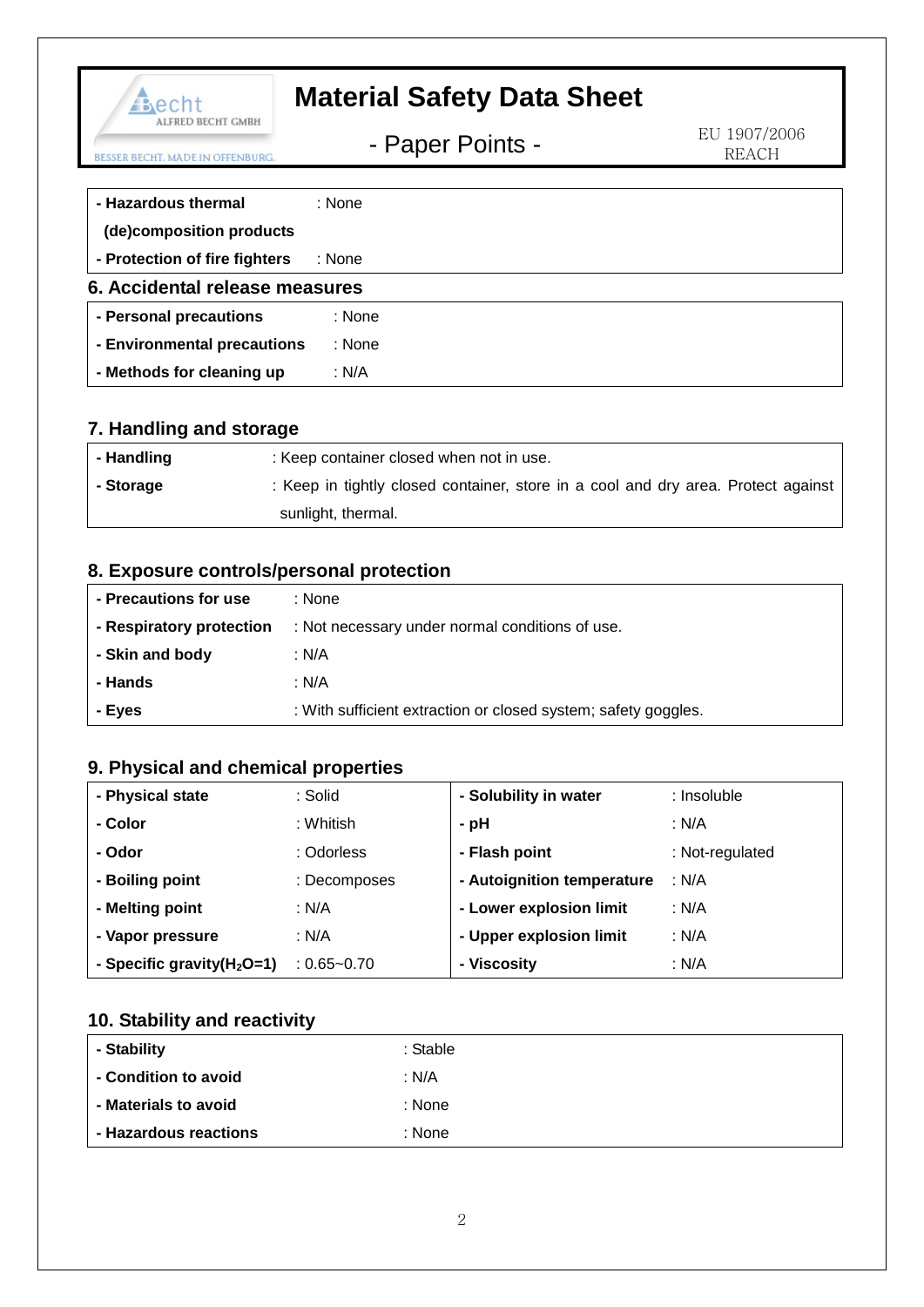

# **Material Safety Data Sheet**

- Paper Points -

EU 1907/2006 REACH

**- Hazardous decomposition products** : CO

### **11. Toxicological information**

| - Acute toxicity                | : N/A                            |
|---------------------------------|----------------------------------|
| - Primary effects to skin       | : Not a primary dermal irritant  |
| - Primary effects to eyes       | : Not an ocular irritant         |
| - Primary effects to            | : Not an acute inhalation hazard |
| respiratory system              |                                  |
| - Sensitization                 | : N/A                            |
| - Additional toxicological info | : N/A                            |

### **12. Ecological information**

| - General information | : N/A |
|-----------------------|-------|
| - Classification of   | : N/A |
| water endangerment    |       |

### **13. Disposal considerations**

| l - Product | : Not considered a RCRA hazardous waste as identified in Fed. Reg. 40CFR261. If       |
|-------------|---------------------------------------------------------------------------------------|
|             | this product cannot be used as directed by the label, contact the local Environmental |
|             | Control Agency or Agent.                                                              |

#### **14. Transport information**

| - DOT shipping name      | : Not-regulated | - Air transport ICAO-Ti and | : N/A           |
|--------------------------|-----------------|-----------------------------|-----------------|
| - DOT hazard class       | : Not-regulated | <b>IATA-DGR class</b>       | : Not-regulated |
| - UN number              | : N/A           | - UN number                 | : N/A           |
| - Sea transport IMDG/GGV | : N/A           |                             |                 |
| sea class                |                 |                             |                 |
| - UN number              | : N/A           |                             |                 |
| - EmS number             | : N/A           |                             |                 |
| - MFGA number            | : N/A           |                             |                 |

### **15. Regulatory information**